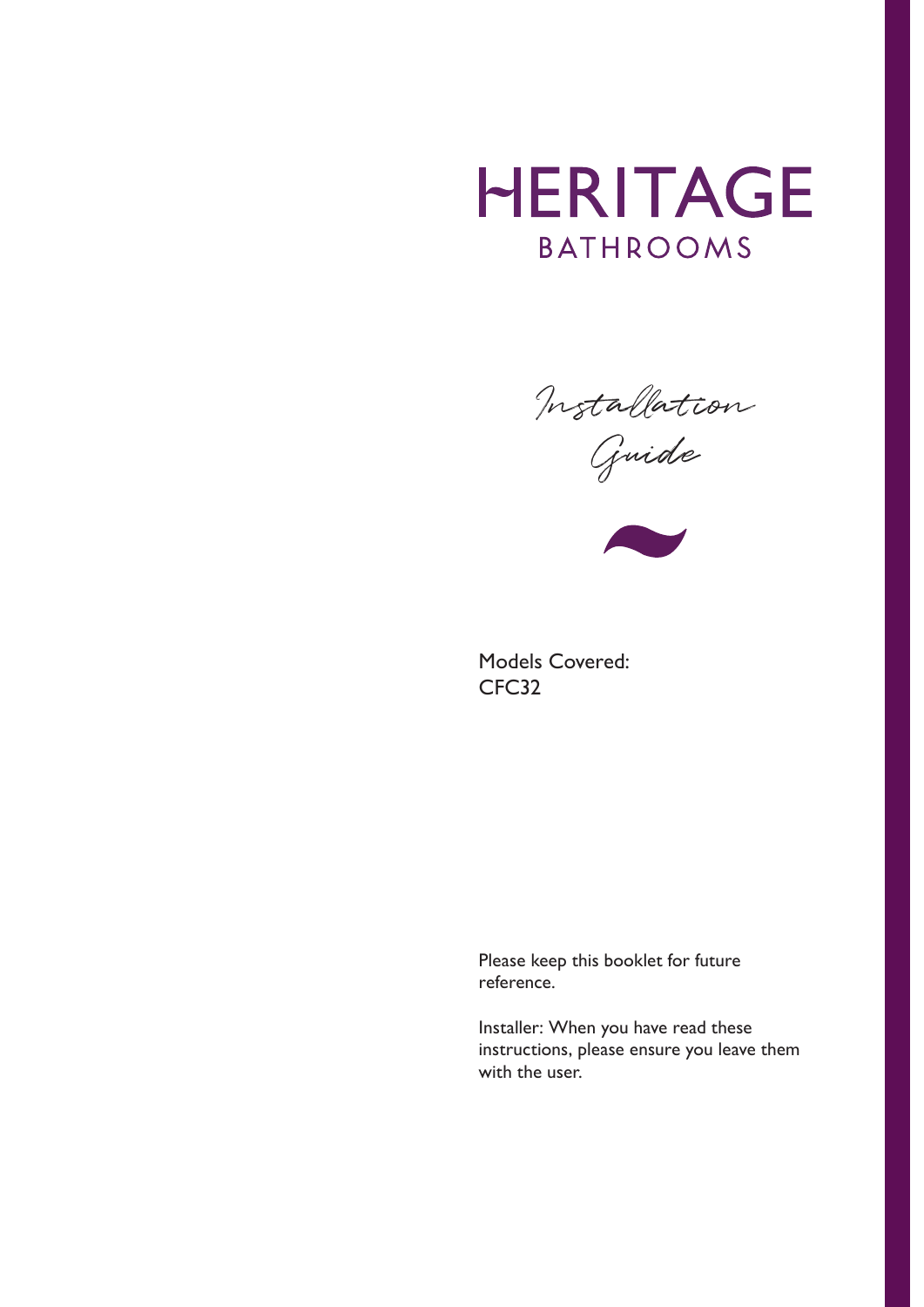### INTRODUCTION

Thank you for buying a Heritage Product. When you buy a Heritage product, you can be confident that it not only features a beautiful, distinctive, classic design, but that it has also been made to the very highest quality standards.

To ensure that it works to its full potential, it needs to be fitted correctly.

These fitting instructions have been created to give you all of the information you need and, if you need any further help, please do not hesitate to give us a call on: **0330 026 8503**.

## CONTENTS

| <b>SAFETY NOTES</b>            | 3               |
|--------------------------------|-----------------|
| <b>INSTALLER GUIDELINES</b>    | 3               |
| <b>PACK CONTENTS</b>           | 4               |
| <b>INSTALLATION</b>            | $5 - 7$         |
| <b>COMMISSIONING</b>           | 8-9             |
| <b>TROUBLESHOOTING</b>         | $\overline{10}$ |
| <b>CARING FOR YOUR PRODUCT</b> | Н               |
| <b>GUARANTEE</b>               |                 |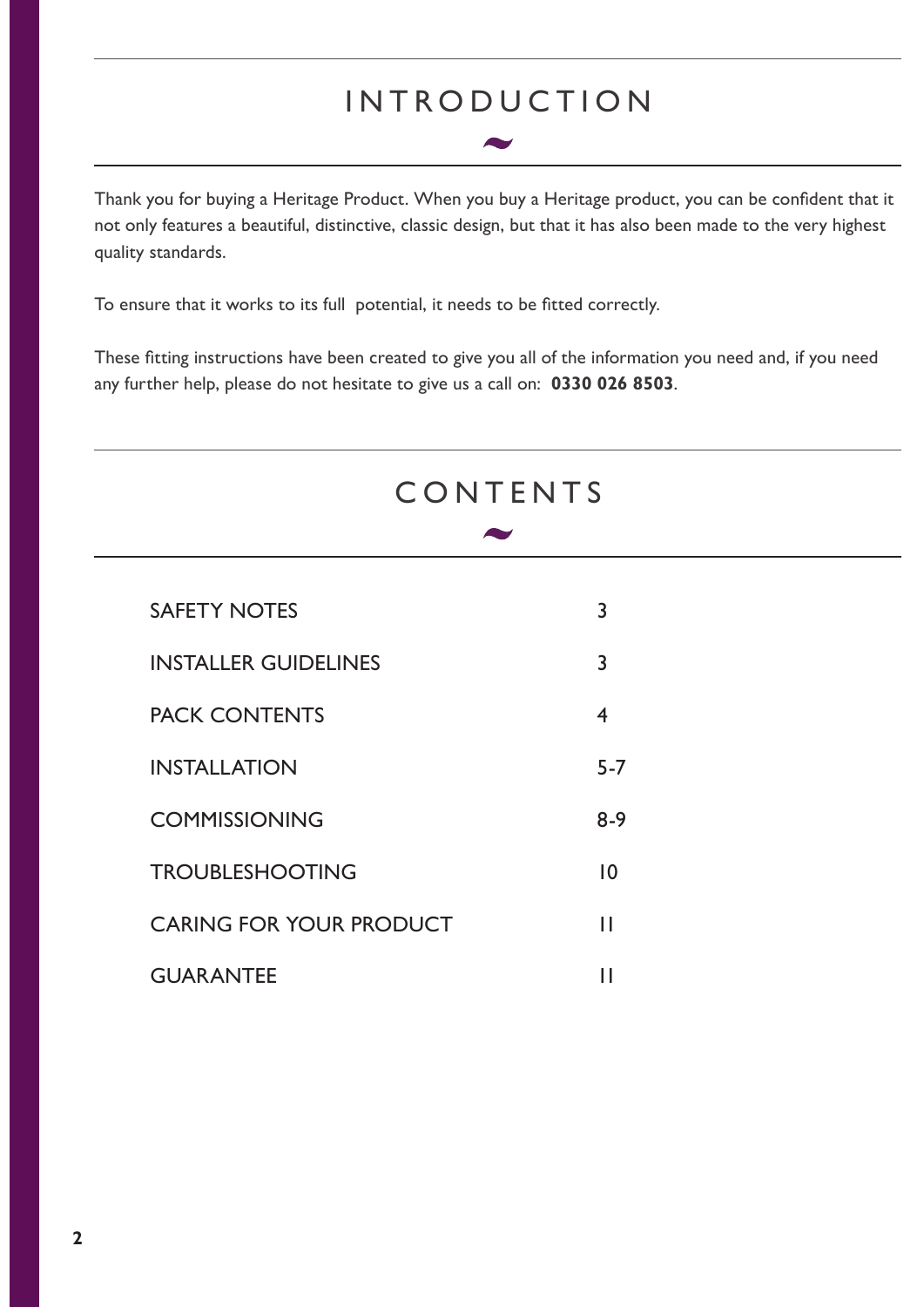## SAFETY NOTES

Please read these instructions and retain for future use.

All products manufactured and supplied by Heritage are safe, provided they are installed correctly, used correctly, and receive regular maintenance in accordance with these instructions.

If you are in any doubt about your ability to install this product safely you must employ the services of an competent person who has experience of fitting products of this nature.

 $\triangle$  Before starting any installation project please consider the following:

- Prior to drilling into walls, check there are no hidden electrical wires or cables or water supply pipes with the aid of an electrical detector.
- If you use power tools do not forget PPE:
	- Wear eye protection.
	- Unplug equipment after use.
- Keep electrical equipment away from sources of water.
- Shut off the mains water supply completely before proceeding with installation
- Ensure the mounting surface is sound, clean and dry before the product is installed.
- This product must not be modified in any way as this will invalidate the guarantee.

# INSTALLER GUIDELINES

- Make sure that all components listed are included with the product and check for any signs of damage.
- The fixings supplied with this product are suitable for SOLID WALLS only. Plasterboard or stud walls may require specialist fixings. Always ensure the product is securely installed before use.
- Do not overtighten the fixings or use any sealing compound otherwise it may damage the product.
- Access to the cistern must be made available to allow for future maintenance.
- We recommend fitting an isolation valve to the water supply for ease of future maintenance.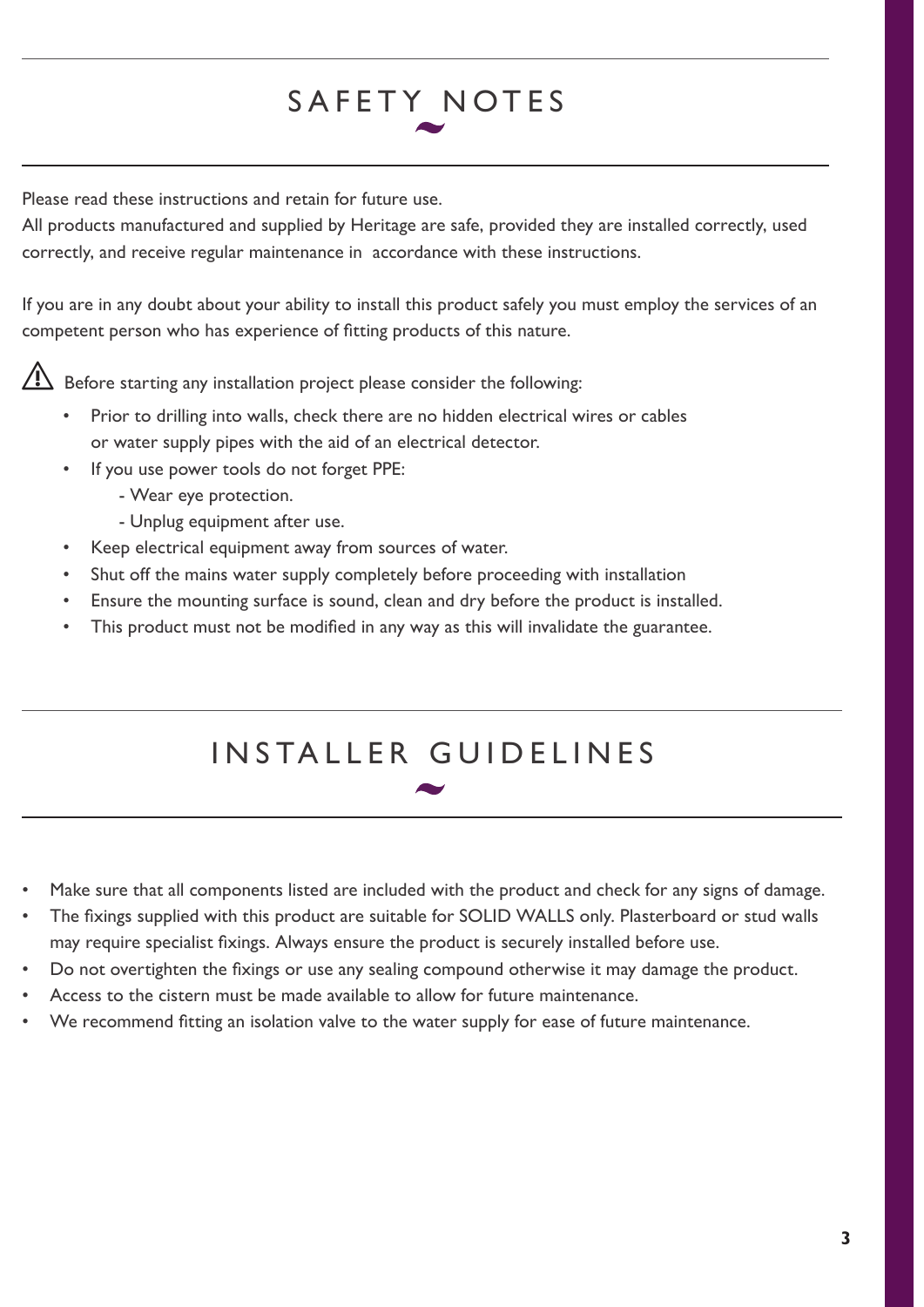## PACK CONTENTS

**AV** 

| <b>Part</b><br><b>No</b> | <b>Description</b>                                                 | Qty                                                                                                                                                                                                                                                                                                                                                                              | Part<br><b>No</b> | <b>Description</b>                    | Qty            |
|--------------------------|--------------------------------------------------------------------|----------------------------------------------------------------------------------------------------------------------------------------------------------------------------------------------------------------------------------------------------------------------------------------------------------------------------------------------------------------------------------|-------------------|---------------------------------------|----------------|
| $\blacktriangle$         | <b>Push Button</b>                                                 | $\overline{\phantom{a}}$                                                                                                                                                                                                                                                                                                                                                         | н                 | Flush Pipe<br><b>Coupling Nut</b>     |                |
| B                        | Cistern Body                                                       | $\begin{array}{c} \rule{0pt}{2.5ex} \rule{0pt}{2.5ex} \rule{0pt}{2.5ex} \rule{0pt}{2.5ex} \rule{0pt}{2.5ex} \rule{0pt}{2.5ex} \rule{0pt}{2.5ex} \rule{0pt}{2.5ex} \rule{0pt}{2.5ex} \rule{0pt}{2.5ex} \rule{0pt}{2.5ex} \rule{0pt}{2.5ex} \rule{0pt}{2.5ex} \rule{0pt}{2.5ex} \rule{0pt}{2.5ex} \rule{0pt}{2.5ex} \rule{0pt}{2.5ex} \rule{0pt}{2.5ex} \rule{0pt}{2.5ex} \rule{0$ | L                 | <b>Wall Mounting Bracket</b>          |                |
| $\mathsf{C}$             | Cistern Lid                                                        | $\overline{1}$                                                                                                                                                                                                                                                                                                                                                                   | $\mathbf{J}$      | <b>MARINE MARINE</b><br><b>Screws</b> | $\overline{2}$ |
| D                        | <b>Inlet Valve</b><br>$\blacksquare$                               | $\mathsf{I}$                                                                                                                                                                                                                                                                                                                                                                     | K                 | <b>Fixing Plugs</b>                   | $\overline{2}$ |
| E                        | <b>Flush Valve</b><br><b>HAM</b><br><u>inmini</u><br>뮤<br>⇚<br>amu | I                                                                                                                                                                                                                                                                                                                                                                                | L                 | Flush Pipe<br>Connector               |                |
| F                        | Flush Pipe                                                         | L                                                                                                                                                                                                                                                                                                                                                                                | M                 | <b>Access Cover</b>                   |                |
| G                        | Flush Pipe Washer                                                  | $\overline{\phantom{a}}$                                                                                                                                                                                                                                                                                                                                                         |                   |                                       |                |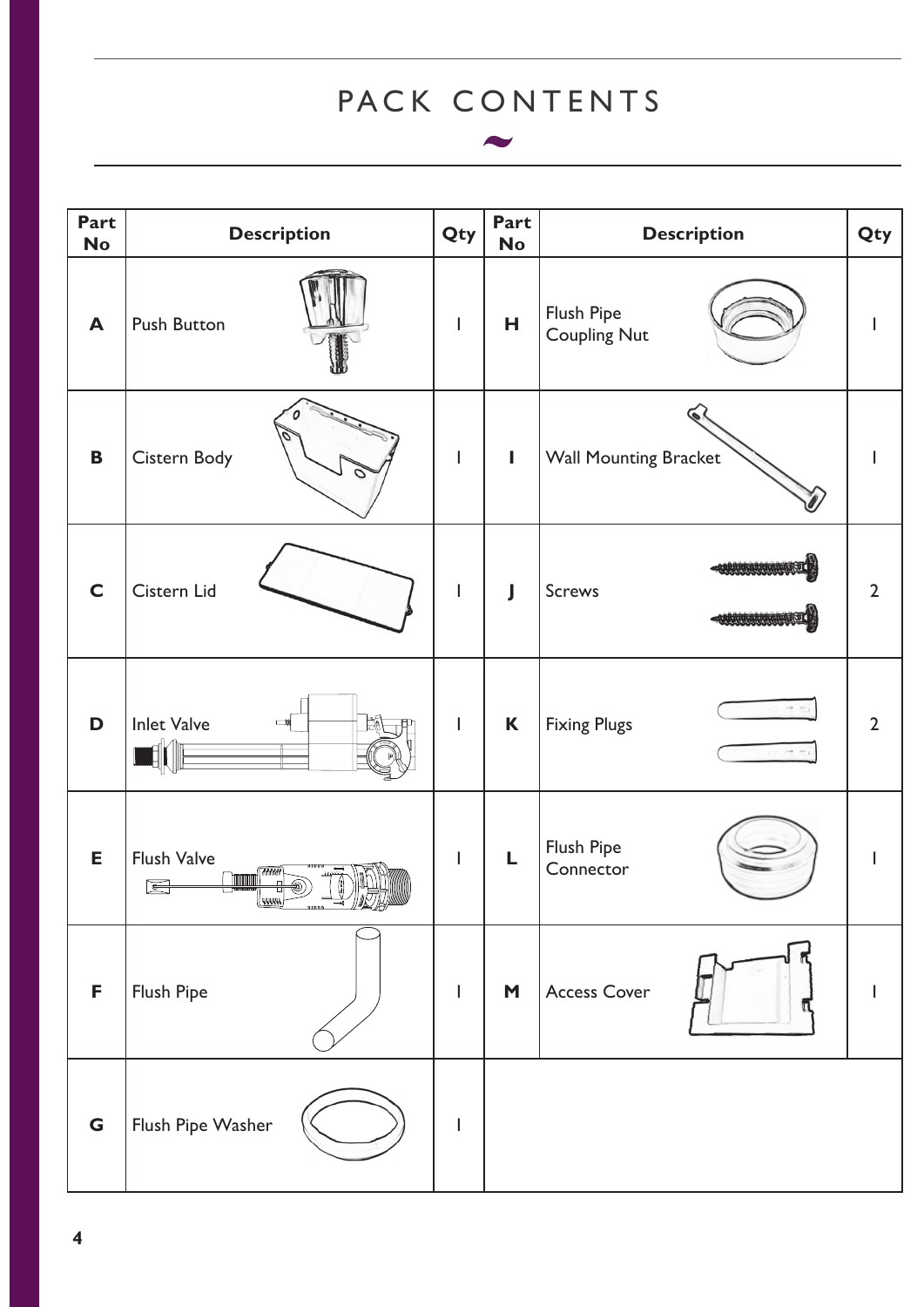### INSTALLATION

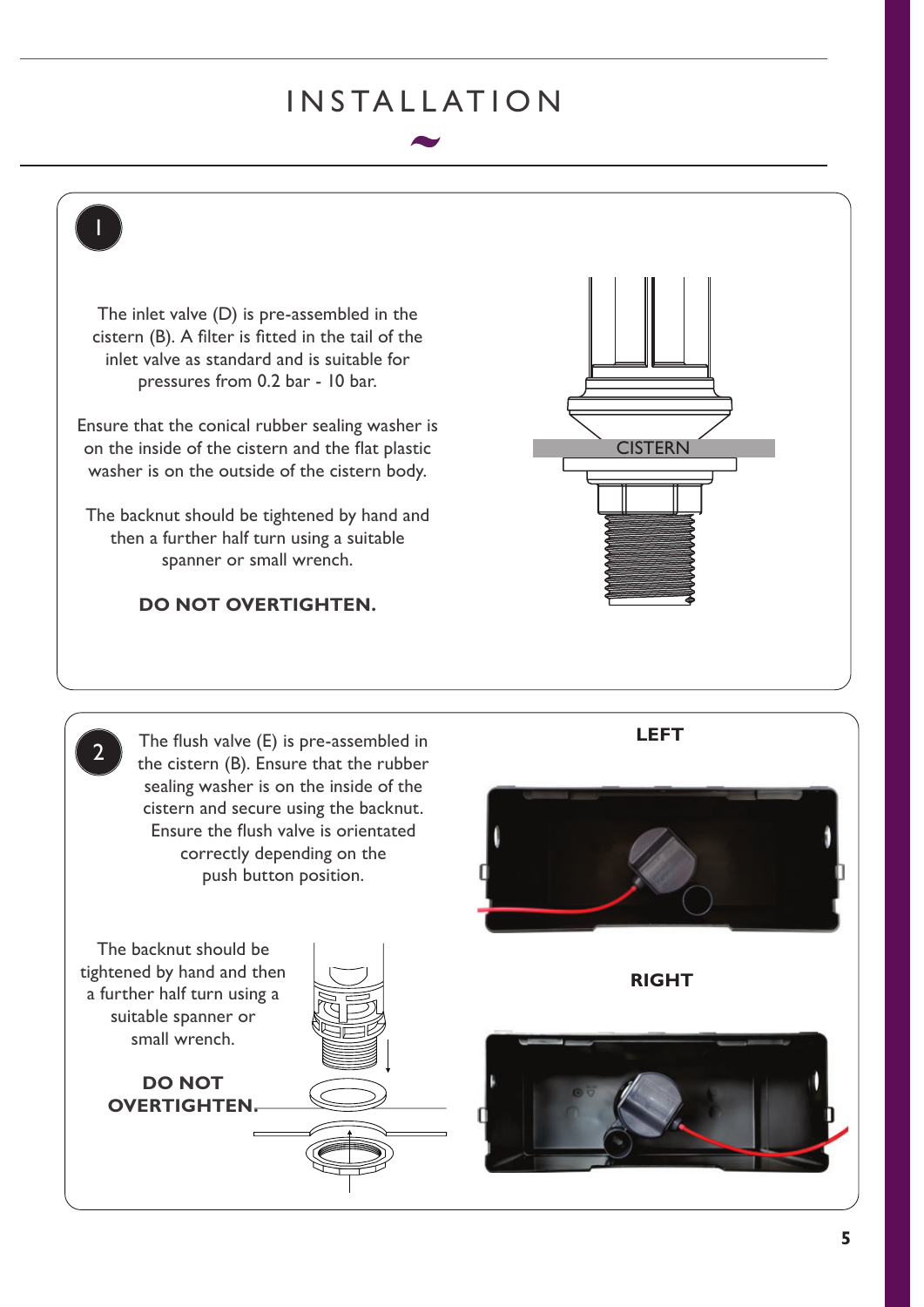## INSTALLATION



• 2" Flush Pipe: Min 100mm - Max 190mm

**Note:** The cistern should be fitted as high as possible inside a WC unit. In deep WC units or wall cavities, it may be necessary to fit a wooden baton to the rear of the unit or solid wall to move the cistern and flush pipe forwards.

> Mark where the cistern is to be located (top and sides); use a spirit level to ensure the cistern is level.

Fit the wall mounting bracket (I) to the centre of the installation position as shown below, ensuring that the moulded arrow points towards the wall.

Check that the wall mounting bracket is level using a spirit level before finally tightening the screws (J, K). Hang the cistern on the wall mounting bracket. Note: The fixings supplied with this product are suitable for SOLID WALLS only. Plasterboard or stud walls may require specialist fixings.





#### **Vertical Flush Pipe Adjustment**

Place the coupling nut (H) followed by the seal (G) on the flush pipe. Insert the flush pipe (F) into the tail of the flush valve (E) and secure the coupling nut.

The fixing nut should be tightened by hand and then a further half turn using a suitable spanner or small wrench. **DO NOT OVERTIGHTEN.**

Offer the WC pan up to the flush pipe. Measure the vertical distance between the centre of the flush pipe (F) and the centre of the water inlet in the rear of the WC pan. Make note of this measurement. Remove the WC pan from its position in the room.

Undo the coupling nut (H) and remove the flush pipe from the cistern (B). Transfer the measurement made on to the flush pipe. Remove the section marked using a hack saw. The cut end of the pipe must be finished with sandpaper or a file.

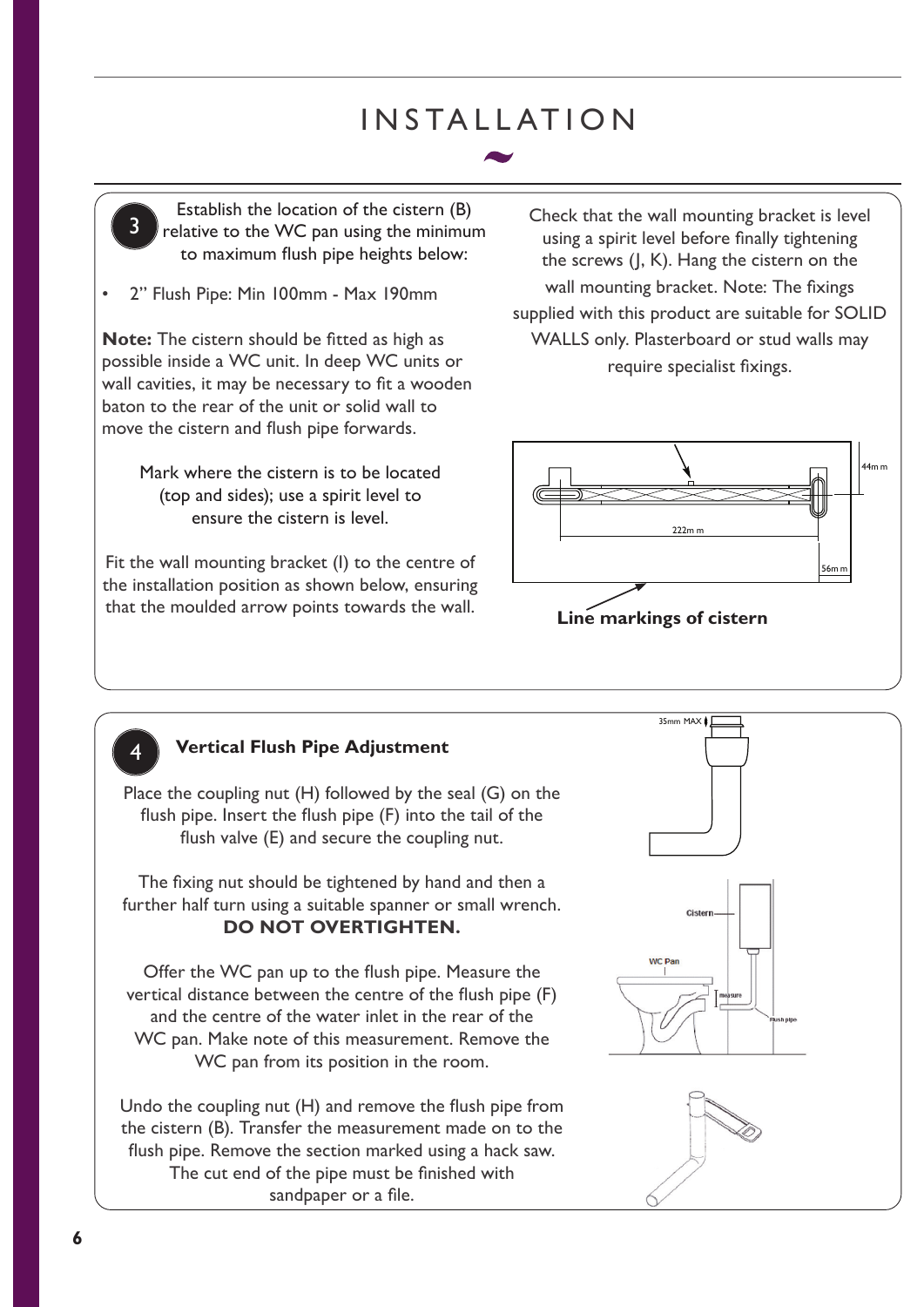## INSTALLATION



#### **Horizontal Flush Pipe Adjustment**

Push the flush pipe connector (L) on to the end of the flush pipe (F).

Place the coupling nut (H) followed by the seal (G) on the flush pipe (F). Insert the flush pipe into the tail of the flush valve (E) and secure the coupling nut.

The fixing nut should be tightened by hand and then a further half turn using a suitable spanner or small wrench. **DO NOT OVERTIGHTEN.**

Push the WC pan back into position so that the flush pipe enters the water inlet in the rear of the pan.



Measure the distance between the rear of the WC pan and the front of the WC unit or wall (including any front panel or tiles). Make a note of this measurement.

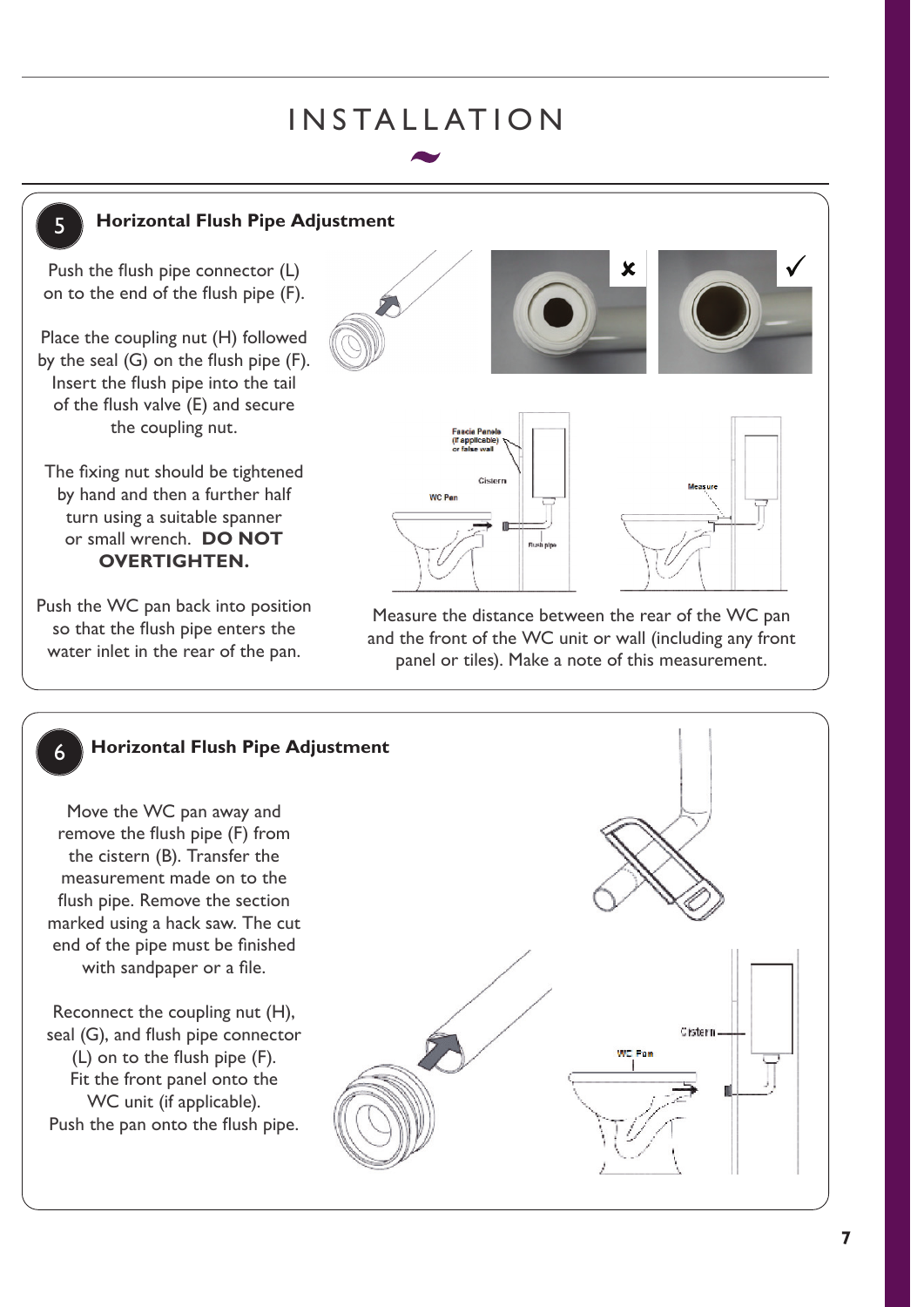### COMMISSIONING

| <b>Flush Valve</b>  | Set the flush valve to the required flush volumes: |                     |                      |  |  |
|---------------------|----------------------------------------------------|---------------------|----------------------|--|--|
| <b>6/4 LITRES</b>   |                                                    | <b>4/2.6 LITRES</b> |                      |  |  |
| <b>FULL FLUSH</b>   | <b>PART FLUSH</b>                                  | <b>FULL FLUSH</b>   | <b>PART FLUSH</b>    |  |  |
|                     |                                                    |                     |                      |  |  |
| Slide fully closed. | Slide to position 3.                               | Slide fully open.   | Slide to position 9. |  |  |

Check the backnut/base seals are watertight on the flush valve (E) and inlet valve (D); tighten further if necessary. A filter is fitted in the tail of the inlet valve as standard and is suitable for pressures from 0.2 bar - 10 bar. Ensure the filter is fitted in the tail of the inlet valve (D) if within working pressures.

#### **Final Commissioning**

Final commissioning must take place before enclosing the cistern. Always allow for easy access for maintenance. Commissioning must include checks for water tightness and correct functioning of equipment. Heritage and the manufacturer will not be held responsible for any losses arising from failure to comply with this notice.

- 1. Water pipes must be carefully aligned before connection to ensure that undue stress is not placed on the cistern connection.
- 2. Before turning on the water supply, check all components are free moving and all joints are correctly made.
- 3. Ensure all pipework is clear of debris.
- 4. Connect the water supply to the cistern inlet valve. Check thoroughly for leaks around the toilet, cistern, water inlet, flush pipe and waste connections.
- 5. Allow the cistern to fill and check that the inlet valve (D) shuts off on the water line indicated inside the cistern. If adjustment is needed, move the float up (clockwise) or down (anti-clockwise) by rotating the adjusting rod as required until the inlet shuts off on the water line indicated.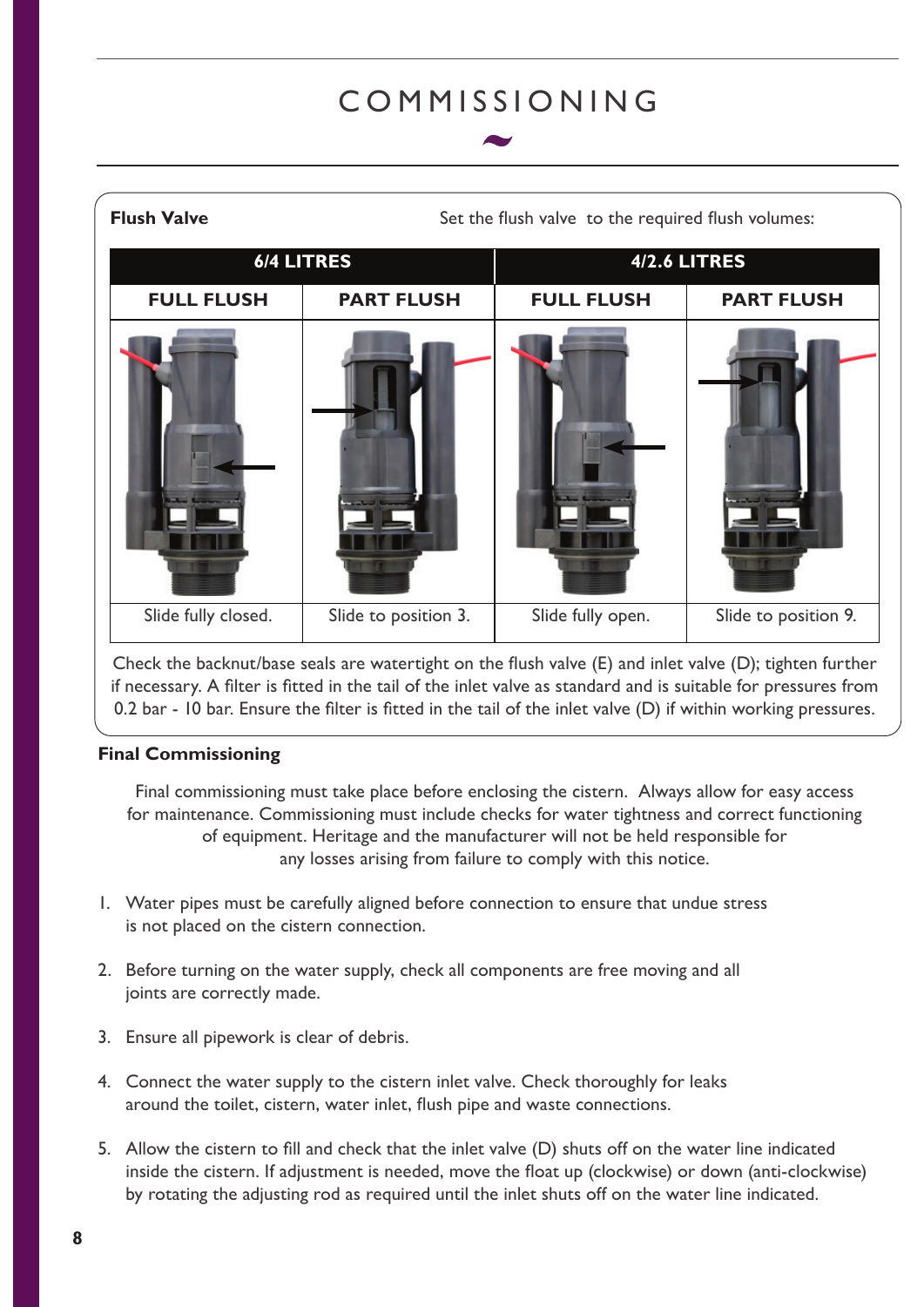## COMMISSIONING

#### **Final Commissioning**

**BEZEL**

- 6. Hold the adjusting rod down to cause the cistern to internally overflow. Ensure that the overflow can discharge the incoming water. If necessary, reduce the incoming water flow by partially closing the isolation valve (not supplied).
- 7. Fit the access panel (M) onto the front of the WC unit.

**CONTINUITY** 

8. Fit the cistern lid (C) on to the cistern.



**PARTITION WALL**

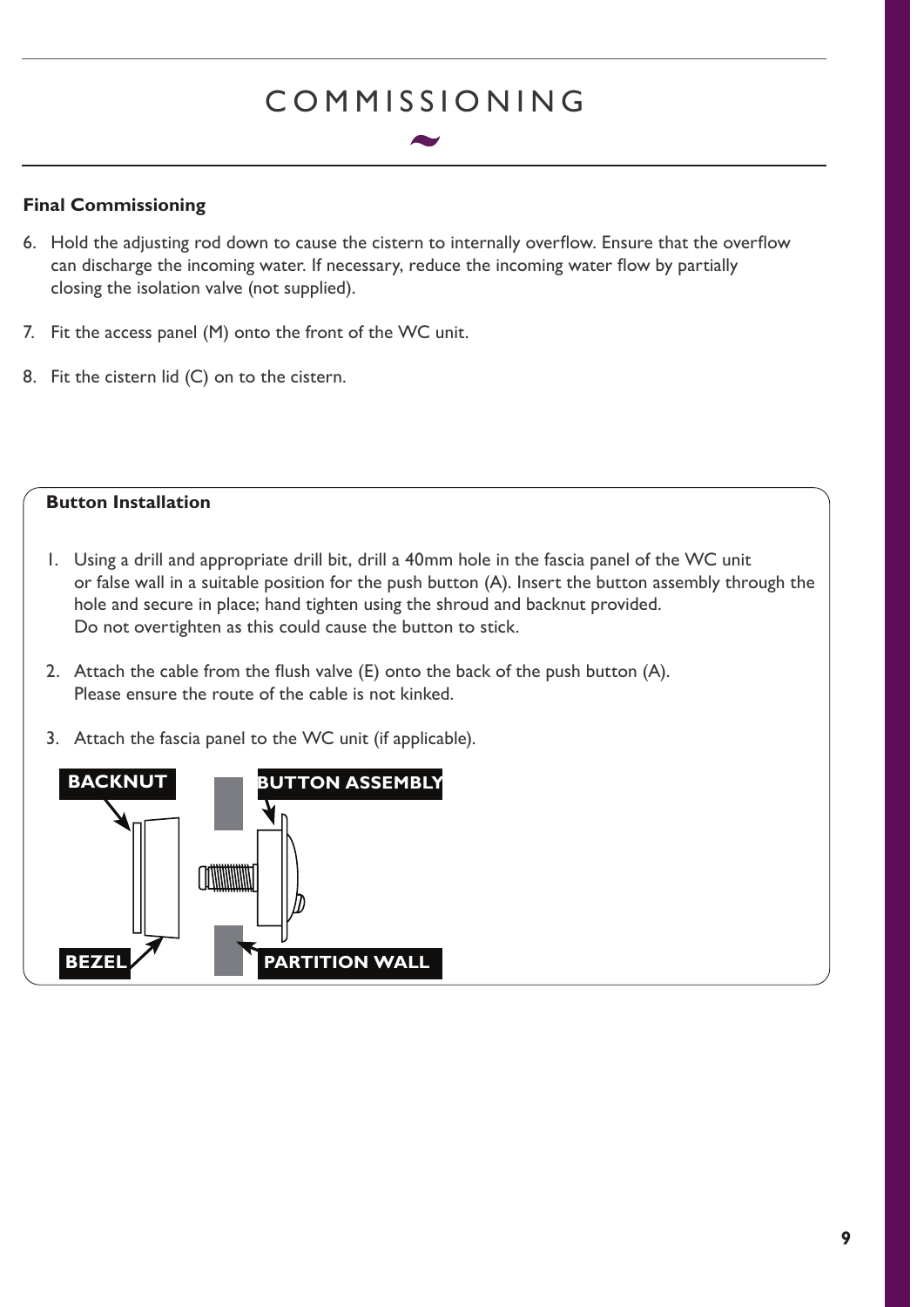## TROUBLESHOOTING

In the unlikely event that you encounter a problem with your Heritage product, please refer to the Troubleshooting guide below. If the problem persists, you must, in the first instance, contact the retailer you purchased it from.

They will advise as to whether it is due to a manufacturing fault or an installation fault. If the problem is due to a manufacturing fault, they will contact us to arrange a supply of a replacement product as soon as possible. If you need any further help, please do not hesitate to give us a call on **0330 026 8503** where our dedicated team of trained advisors will be happy to help.

| <b>Symptom</b>                                          | <b>Possible Solutions</b>                                                                                                                                   |  |  |
|---------------------------------------------------------|-------------------------------------------------------------------------------------------------------------------------------------------------------------|--|--|
| The inlet valve will not let water<br>into the cistern. | $\bullet$<br>Check the water supply and isolation valve are<br>turned on.                                                                                   |  |  |
|                                                         | Make sure the inlet valve float has free<br>$\bullet$<br>movement and is not in the shut off position.                                                      |  |  |
|                                                         | Check the inlet valve filter is free of debris; this<br>$\bullet$<br>can be removed from the inlet valve tail with<br>pliers. Clean with warm, soapy water. |  |  |
|                                                         | Make sure the inlet valve float has free movement<br>$\bullet$<br>and is not jammed.                                                                        |  |  |
| The inlet valve will not shut off.                      | Check the inlet valve filter is free of debris; this<br>$\bullet$<br>can be removed from the inlet valve tail with<br>pliers. Clean with warm, soapy water. |  |  |
|                                                         | Ensure the inlet valve filter is fitted to the tail of<br>$\bullet$<br>the inlet valve                                                                      |  |  |
| The cistern is filling too quickly.                     | Reduce incoming flow by partially closing the iso-<br>$\bullet$<br>lation valve (not supplied)                                                              |  |  |
| The flush valve keeps running/flushing.                 | Ensure the route of the cable is not kinked.                                                                                                                |  |  |
| The cistern is slow to empty.                           | Check the flush pipe connector (L) has been installed<br>correctly. See the Installation steps for more details.                                            |  |  |
| Leaking from the backnut.                               | Check the flush valve (E). has been installed correctly.<br>See the Installation steps for more details.                                                    |  |  |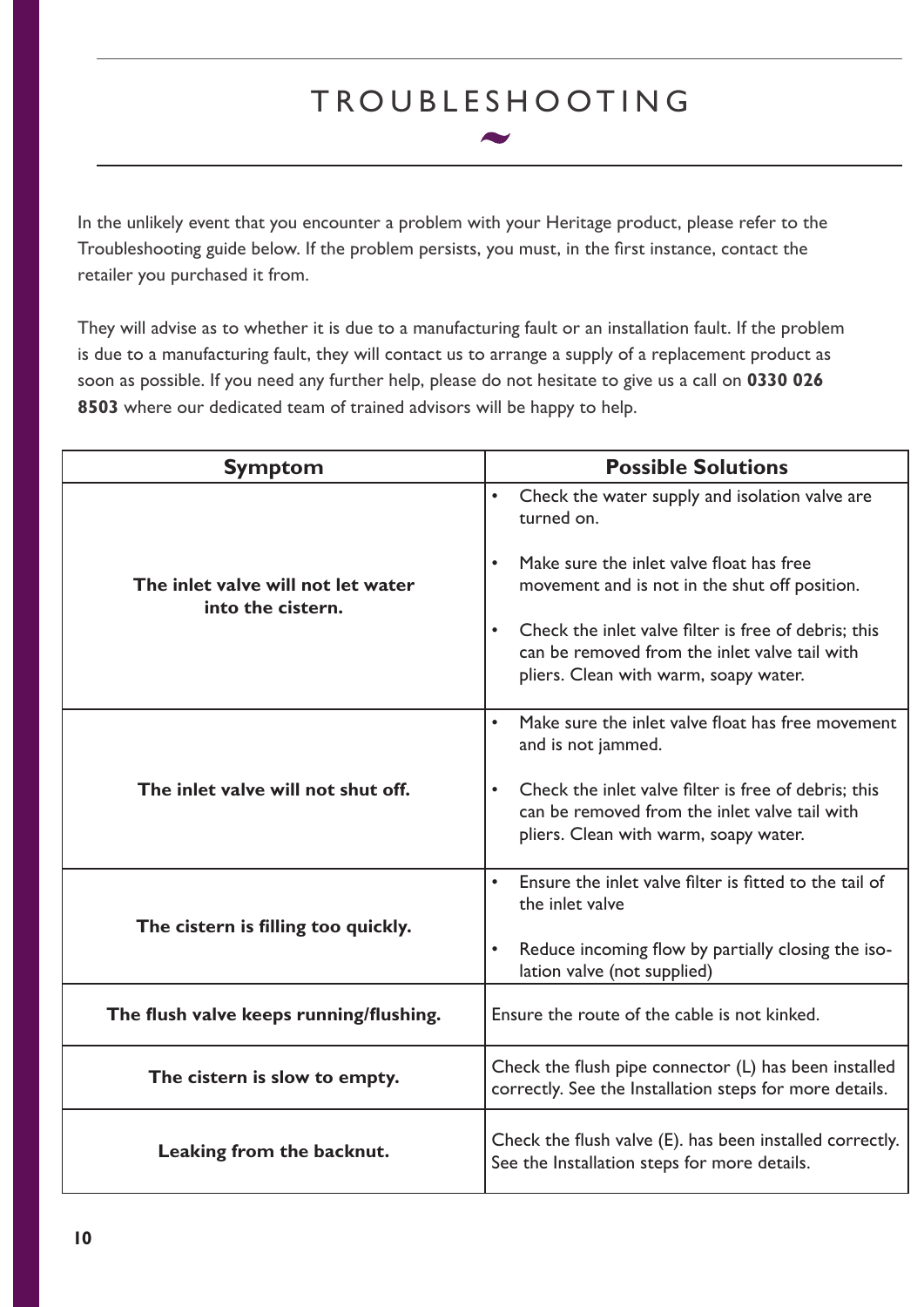## CARING FOR YOUR PRODUCT

Heritage products are manufactures to the highest quality standards from premium materials, with hand polished finishes.

- For regular cleaning, we recommend warm water and a mild pH-neutral liquid soap to remove any day-to-day residues, and then polish with a soft cloth. Any residues from soap, toiletries etc should be rinsed off straight after use.
- The use of abrasive cloths, scouring pads, scrub sponges, steel wool or similar to clean your fittings may cause permanent damage. Some finishes may be tarnished by the dye found in some cloths, so it is important to avoid hanging cloths over your products.
- Please note that household bleaches and cleaners often contain harsh chemicals which may damage finishes should they come into contact with them. We strongly advise that harsh, abrasive or caustic chemicals containing acids, such as bleach or alcohol based cleaning agents should not be used on a daily basis. If you intend to use these in other areas of your bathroom, we recommend any over-spray is rinsed from your fittings immediately to minimise damage or discolouration.
- Do not use cistern cleaners containing chlorine (calcium hypochlorite). These can seriously damage the fittings in the cistern tank and potentially cause leaks.



The confidence we have in the quality of our products and services enables us to offer a free peace-of-mind product guarantee from 2 years up to a lifetime guarantee against any manufacturing faults, with proof of purchase. In addition, our attentive customer service team are available to help solve any problems which may arise quickly and effectively so you can enjoy your bathroom.



To see the specific guarantee for this product, visit the following URL or QR Code.

https://www.heritagebathrooms.com/service-centre/guarantee